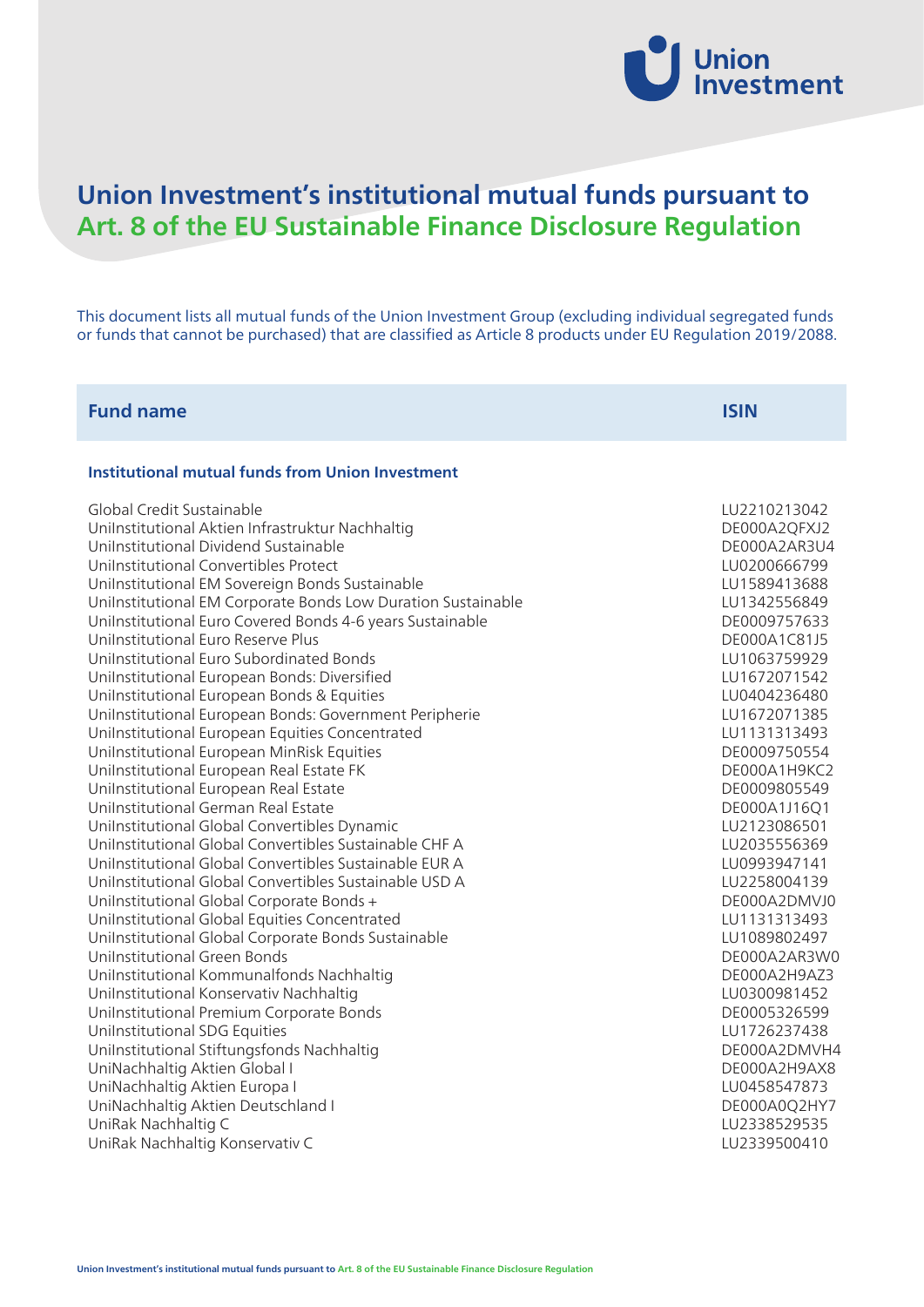

| <b>Fund name</b> | <b>ISIN</b> |
|------------------|-------------|
|                  |             |

# **Mutual funds from Union Investment (incl. mutual funds of individual institutions)**

| FairWorldFonds                        | LU0458538880 |
|---------------------------------------|--------------|
| Katholische Werte-Fonds               | DE000A2QFXT1 |
| KCD-Union Nachhaltig AKTIEN MinRisk   | DE0005326532 |
| KCD-Union Nachhaltig AKTIEN MinRisk I | DE000A2DMVE1 |
| KCD-Union Nachhaltig MIX              | DE0009750000 |
| KCD-Union Nachhaltig MIX I            | DE000A2AR3S8 |
| <b>KCD-Union Nachhaltig RENTEN</b>    | DE0005326524 |
| LIGA Multi Asset Income I             | DE000A1C81K3 |
| LIGA Portfolio Concept I              | LU1731629959 |
| LIGA Portfolio Concept A              | LU1172417856 |
| LIGA-Pax-Aktien-Union                 | DE0009750216 |
| LIGA-Pax-Cattolico-Union              | LU0152554803 |
| LIGA-Pax-Corporates-Union             | LU0199537852 |
| LIGA-Pax-Laurent-Union (2027)         | LU1172828052 |
| LIGA-Pax-Rent-Union                   | DE0008491226 |
| Pax Nachhaltig Global Fonds           | DE000A12BTY8 |
| Pax Substanz Fonds                    | DE000A0RHEV5 |
| PrivatFonds: Nachhaltig               | LU1900195949 |
| UniNachhaltig Aktien Global           | DE000A0M80G4 |
| UniNachhaltig Unternehmensanleihen A  | LU2141195011 |
| UniRak Nachhaltig A                   | LU0718558488 |
| UniRak Nachhaltig Konservativ A       | LU1572731245 |
| UniRak Nachhaltig -net-A              | LU0718558728 |

## **Institutional mutual funds from Quoniam**

| LU0489951870 |
|--------------|
| LU0374936515 |
| LU0374936432 |
| LU1120175341 |
| LU1679511045 |
| LU1262879767 |
| LU1820073317 |
| LU1221083840 |
| LU0489951797 |
| LU1481644448 |
| LU1120175267 |
|              |